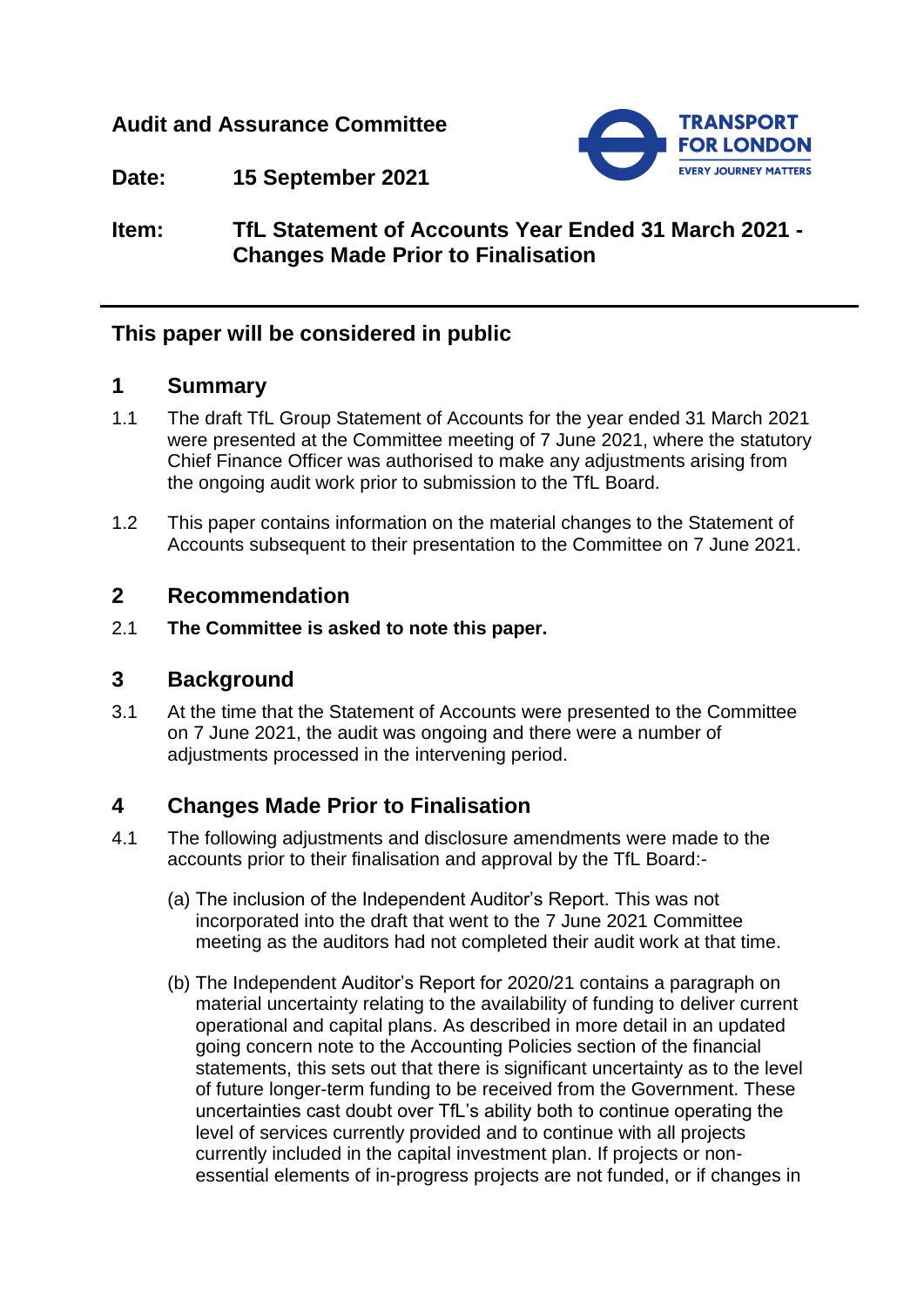services provided are required, there could be a possible impairment of carrying values at 31 March 2021, which is not reflected in the financial statements.

- 4.2 The Independent Auditor's Report also contains a qualified conclusion in relation to the opinion on arrangements put in place to secure economy, efficiency and effectiveness of resources. This was in respect of two items:
	- (a) the first is in respect of weaknesses previously identified in the application of procurement rules throughout the organisation. Although an action plan was drawn up during 2018/19 to address the weaknesses and corrective actions were complete by 31 March 2021, the actions implemented were not in place during the entirety of 2020/21; and
	- (b) without a longer-term funding agreement in place, TfL is obliged to make short-term decisions, restricting its ability to make progress on and commit to key long-term priorities set by policy makers. This means that TfL is not obtaining the best value for money due to a lack of clarity over long-term funding.
- 4.3 In the remainder of the financial statements, going concern disclosures in note (d) of the Accounting Policies were updated to reflect the details of the 1 June 2021 funding arrangement agreed with the Department for Transport, and the continued uncertainty surrounding longer-term funding.
- 4.4 Minor number changes were made to the format of the Cash Flow Statements for the Corporation and Group, and to the split of revenue between component categories in the revenue note. Disclosures on Private Finance Initiative assets included with property plant and equipment in note 13 were also updated.
- 4.5 Other minor cosmetic and wording changes have also been made throughout. Appendix 1 shows all changes made to the Statement of Accounts since the version presented to the Committee on 7 June 2021.
- 4.6 On 20 July 2021, it was reported to TfL that a late audit adjustment had been made to increase the asset values of the TfL Pension Fund in the pension fund's own statutory financial statements by £75m. This increase to the scheme's asset values at 31 March 2021 was not reflected in the TfL Statement of Accounts due to the late stage at which it was identified, and the fact that the increase is not material in relation to the total asset values of the pension scheme. Had it been included, there would have been no impact on the usable reserves of the Corporation or Group.